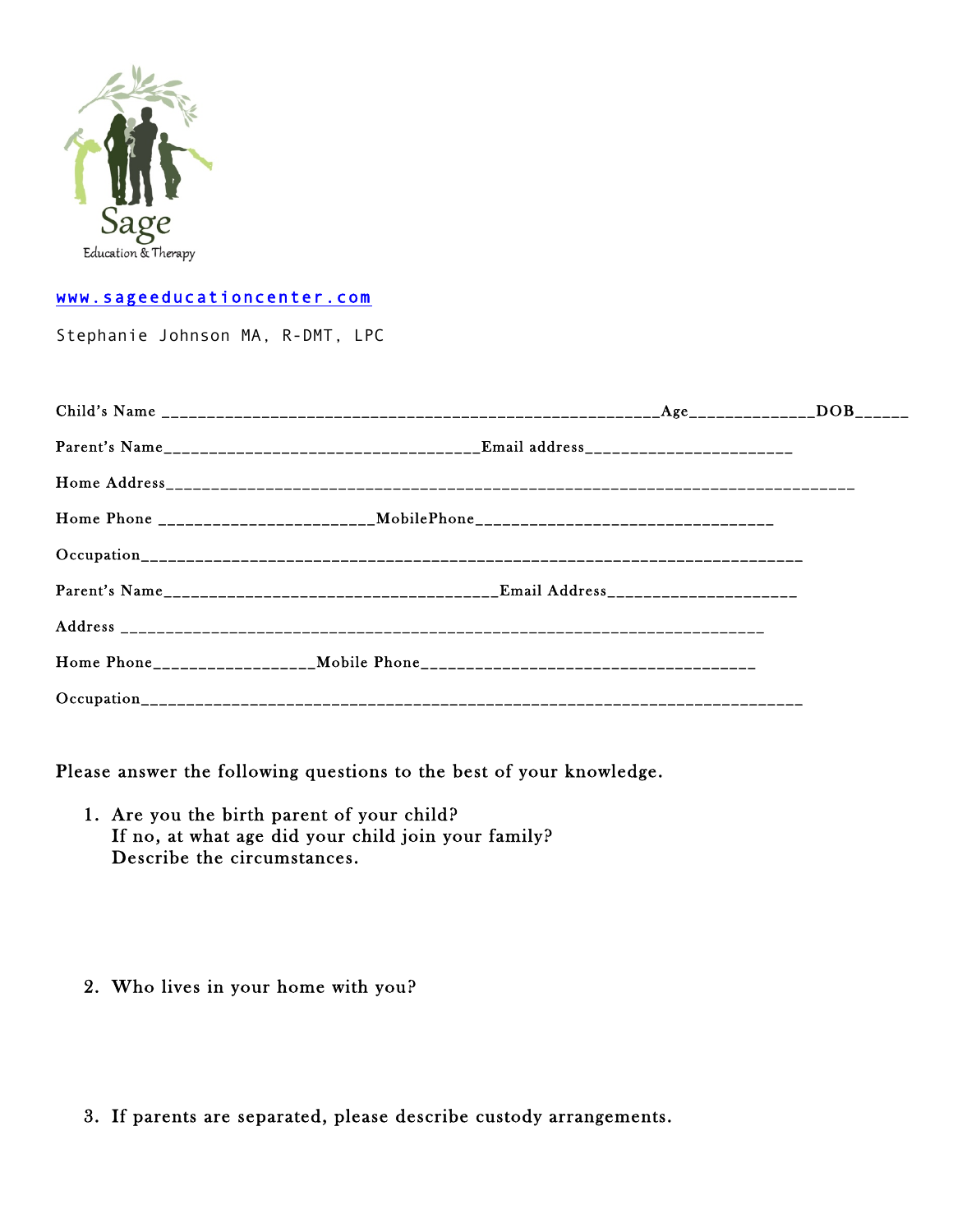- 4. Does anyone in the home have a mental illness? Explain.
- 5. Is there anyone in the home who abuses substances? Explain.
- 6. Is there any abuse of any kind in the home? Explain.
- 7. Describe the birth of your child, please include any medical interventions including pain management and/or induction.

8. To the best of your ability , recall if and when your child:

Lifted Head\_\_\_\_\_\_\_\_ Rolled over\_\_\_\_\_\_\_\_\_\_ Sat up without support\_\_\_\_\_\_\_\_\_

Crawled on Belly\_\_\_\_\_\_\_\_ Creep on Hands and Knees\_\_\_\_\_\_\_\_\_\_\_

9. Did you notice anything unique or different about your child's development in the first year?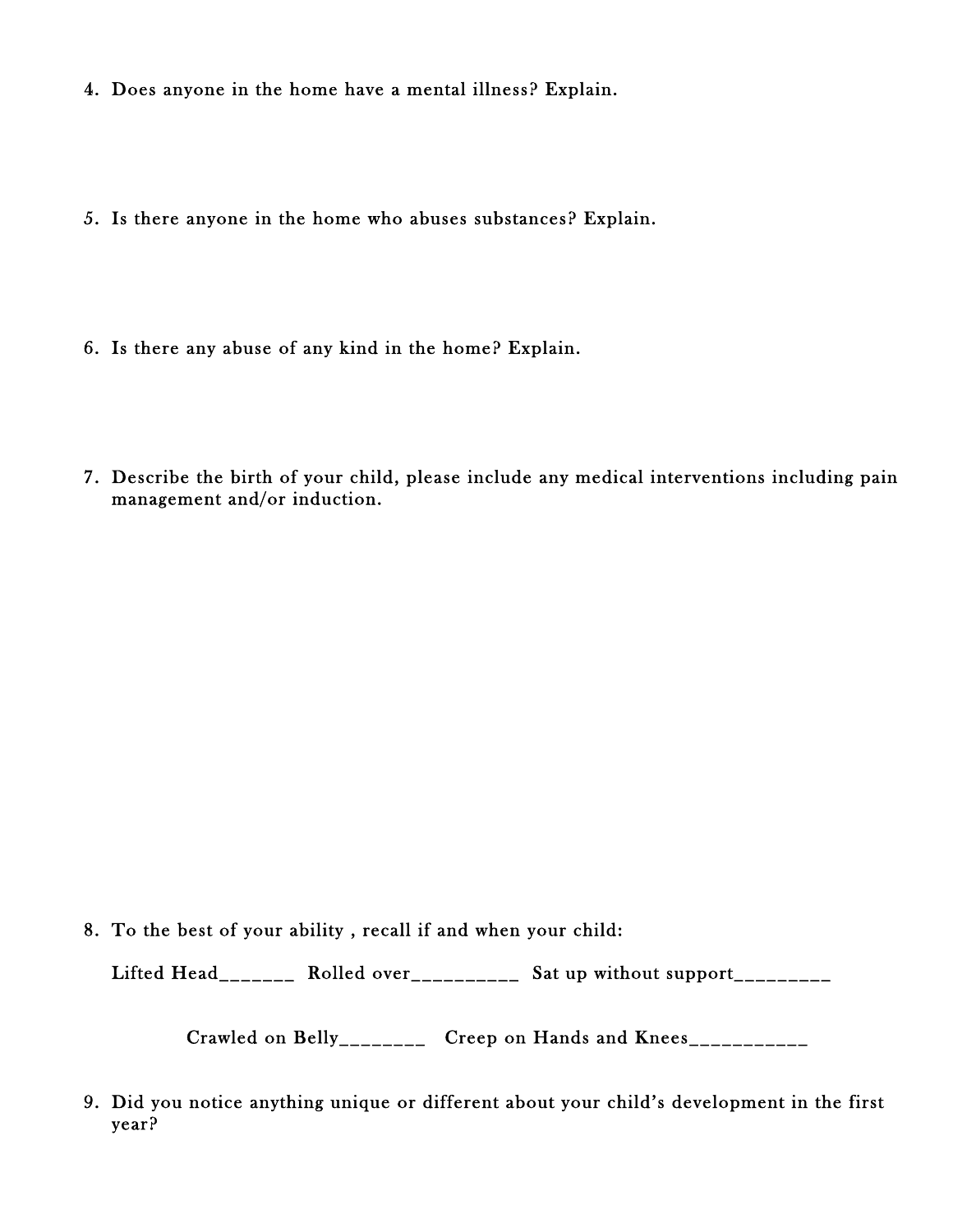10.When did you first become concerned about your child's development?

11.At what age did your child begin using media. (TV, games, computer)

12.How much screen time does your child have now?

13.Does your child have epilepsy or any history of seizures?

14.Does your child have any food sensitivities or allergies?

15.What is a typical breakfast for your child?

16.What is a typical snack for your child

17.How do you describe your child's strengths?

18.How do you describe your child's peer relationships?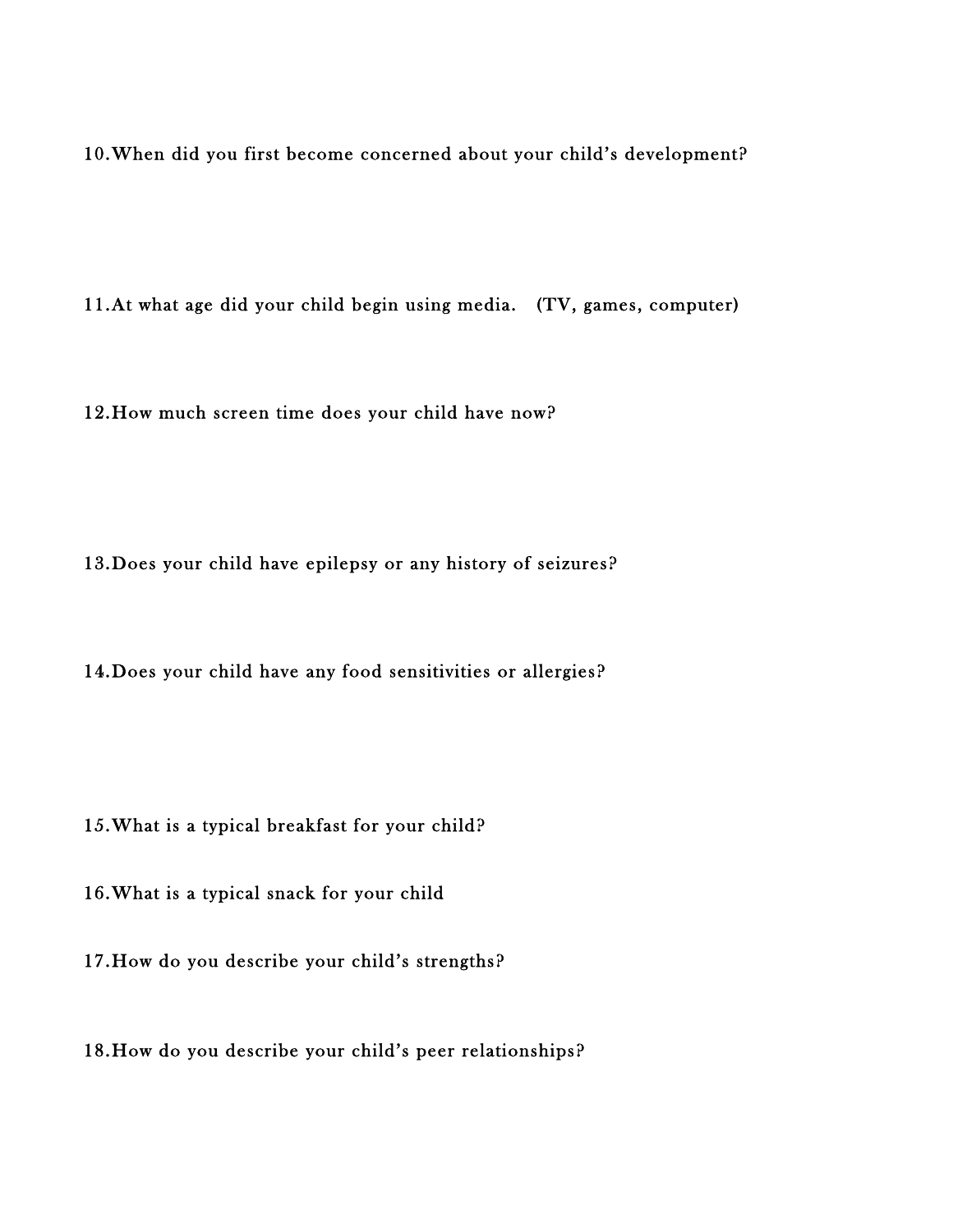19.Has your child ever been diagnosed with or suspected of having a mental illness?

20.What activities outside of school does your child participate in?

21.What brings you here today?

22.What would you like the outcome of your child's treatment to be?

23.Is there anything else you would like me to know about your child and/or family?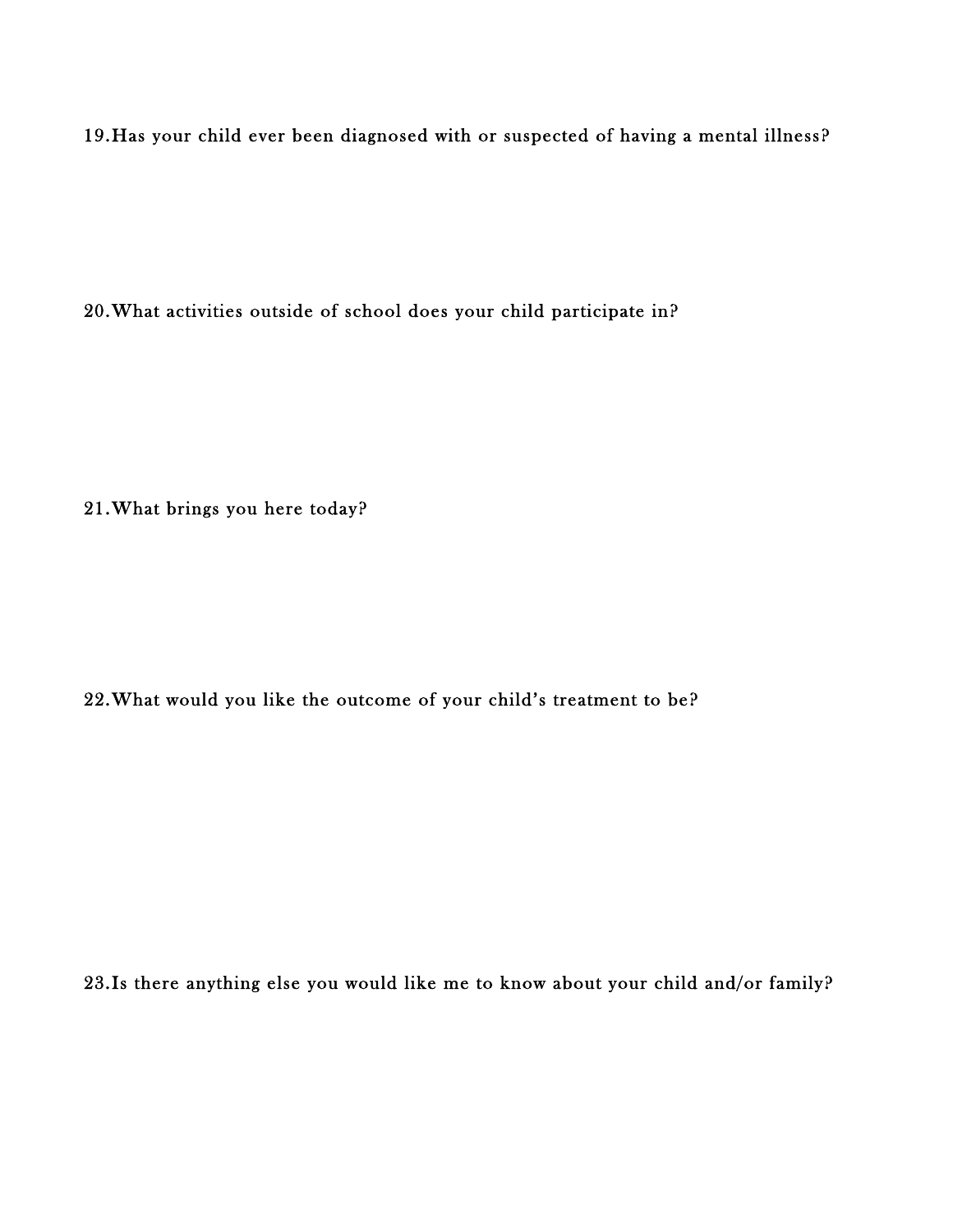

I verify that I am the custodial parent/legal guardian of this child and I give permission to Sage Education Center and Stephanie Johnson MA, R-DMT, LPC for treatment of my child. I also affirm that as custodial parent/ legal guardian I do have legal right to consent to treatment.

| Childs name           | DOB  |
|-----------------------|------|
|                       |      |
|                       | Date |
| Signature of guardian |      |

# Consent to Disclose

Date

I give permission to Stephanie Johnson to disclose information regarding my child's assessment, treatment and progress to other professionals as it is relevant to their work with my child.

| Child's name | ΛP |
|--------------|----|
|              |    |

| Signature of guardian |  |
|-----------------------|--|
|                       |  |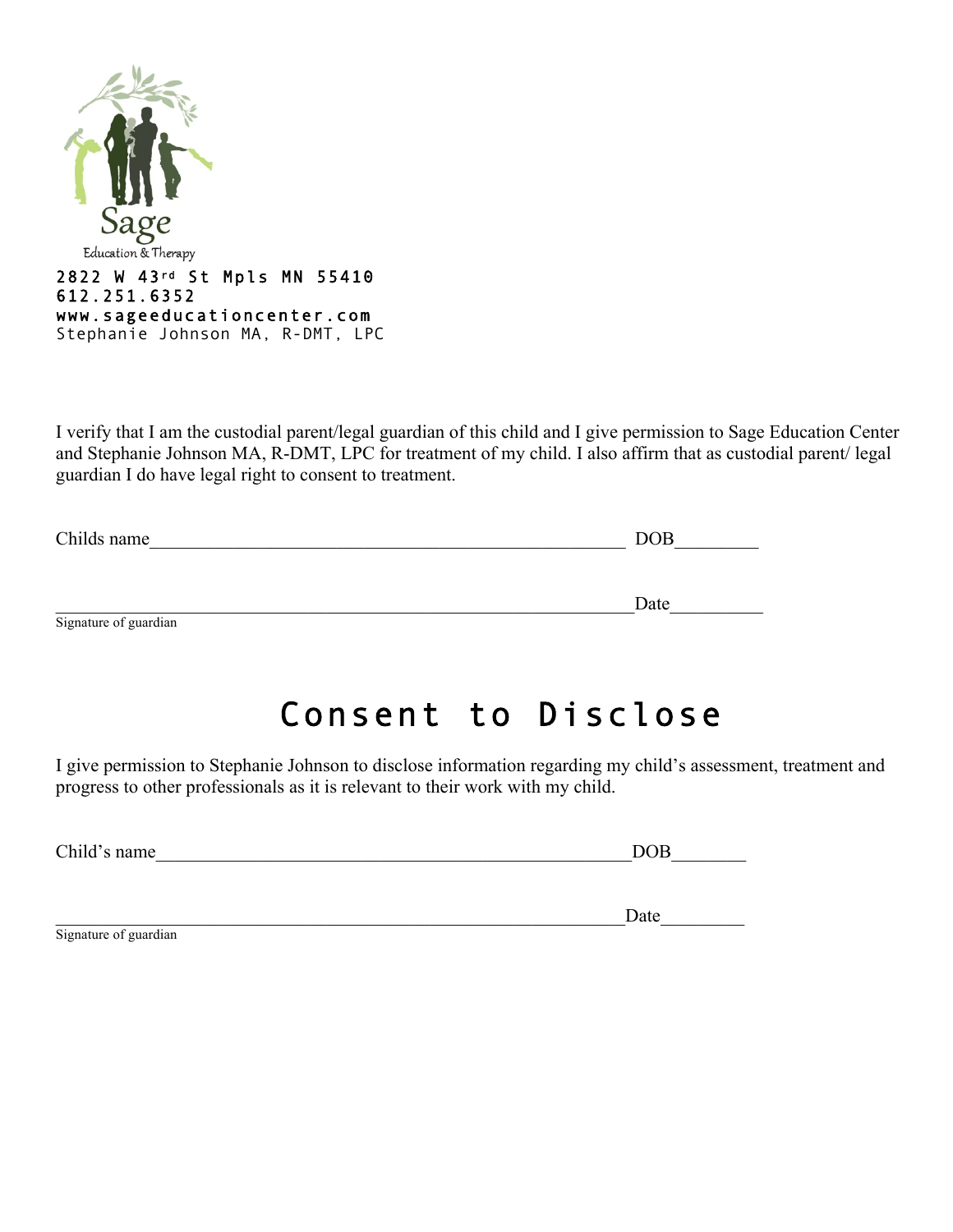

Disclosure Form

#### www.sageeducationcenter.com

Stephanie Johnson MA, R-DMT, LPC

## **About my Practitioner**

### **Stephanie Johnson MA, R-DMT, LPC**

- 1. My credentials: LPC Licensed Professional Counselor, MN Board of Behavioral Health and Therapy Dance Therapist Registered by the American Dance Therapy Association MA Somatic Psychology/Dance Therapy. Naropa University Boulder CO Renewable MN State Teaching License for Dance Education K-12. BFA Dance. Cornish College of the Arts, Seattle WA
- 2. Professional memberships: MN Dance Educators Coalition, American Dance Therapy Association, National Dance Education Organization, MN Department of Professional Development

### **Client Rights and important information:**

**Please read and initial each item.**

\_\_\_ 1.You are entitled to receive information from me about my methods of therapy, the techniques I use, the duration of your child's treatment (if I can determine it), and my fee structure.

\_\_\_ 2.You can seek a second opinion from another therapist or terminate treatment at any time.

\_\_\_ 3.Generally speaking, the information provided by and to a client's custodial parent during sessions is confidential. In some cases it is beneficial to consult a child's teacher, this will always be discussed on a case to case basis and a *Consent to Release Information* form is part of the intake procedure at the onset of treatment.

\_\_\_ 4. Session fee is \$ 95.00 per 45 minute session and \$65 per every 30 minute session. Fee is due at the start of each session. It is also an option to Pre-pay for the month, in this case payment for each session is \$90.00 or \$60. Paper work is provided to those who wish to submit claims to insurance companies.

\_\_\_5.Please be on time, if you are late to a session it may not be possible to receive the total session time.

\_\_\_ 6.Please do your best to cancel a session with 24 hours notice. You will be charged \$25 for sessions canceled less than 24 hours in advance.

\_\_\_ 6a. Please do not bring your child to therapy if he/she has a fever or has vomited within the last 24 hours of the session. It is possible to arrange make up sessions when a cancelation is necessary.

\_\_\_ 7.I am available for additional parent education time. Please feel free to schedule that with me, understanding that your child's session is intended for treatment. If you should wish for me to contact your child's teacher, that can also be scheduled. The charge for parent education and teacher consultation is my hourly fee of \$95.00. or \$65.00 for 30 minutes. I will account for drive time to school visits.